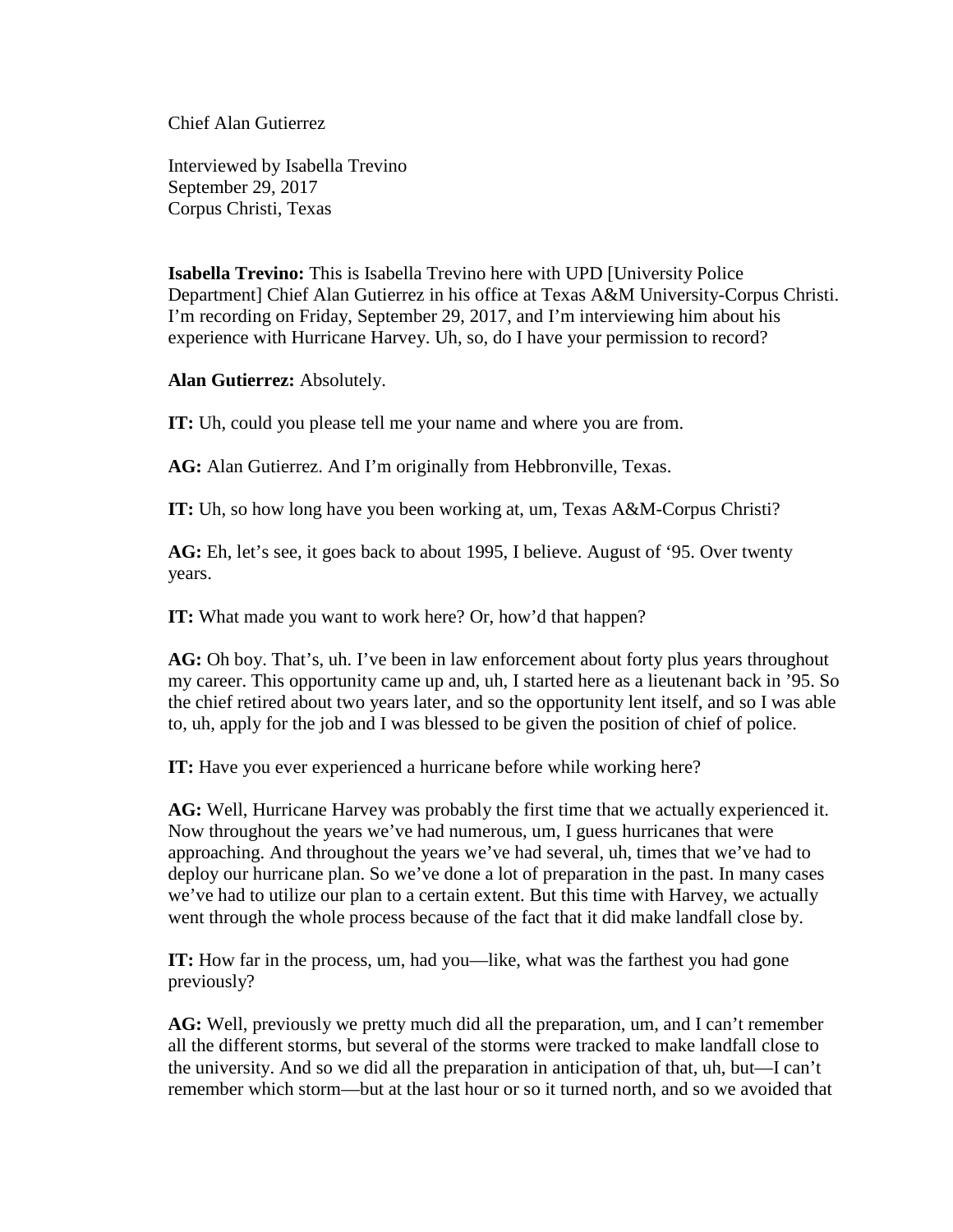one, and so throughout the years we've had more of those experiences where we've done the, uh, the evacuation, the preparation, the battening down of all the hatches and then, um, thank goodness the storms took that northern track, and so we avoided the actual landfall. But, it's been several times throughout these twenty years.

**IT:** I had another question but I forgot it (laughs). Um, when did you know that Hurricane Harvey, like, when did you know you were going to have to go through it? Like, the whole procedure, and—

**AG:** Well, the university subscribes to a weather service, and we utilize that weather service throughout the year of course. Because not only with hurricanes, but with any type of event weather related that may impact the university, whether it be lightning, whether it be a thunderstorm, um, tornados, anything like this- a lot of our athletic events also are very dependent, are very sensitive to weather events- so we subscribe to a service that the university makes available to key individuals, the University Police Department being one of those, and so that service keeps us informed on weather related issues specifically to our locations. So for example, we'll get weather alerts depending on the different levels of threat, and they're specific to our location. For example, we will get a weather alert saying, "A possible thunderstorm for A&M-Corpus Christi main campus." We may get the same alert if it's broad enough, "It's going to impact Momentum campus." So all of our locations are part of the subscription, so I may get up to four or five different alerts on the same threat depending on the severity of it. So it's pretty specific in regards to what's going to happen on our campus, and, you know, kind of interesting that watching the football game last night, the technology is so advanced now that even last night when that football game was in the middle of playing they got notice of a possible lightning/thunder storm, you know, approaching the stadium so they had everybody exit to a safe location. And they were able to pin it down to a specific time. So that's basically what we have. We have a system that tells us exactly, or as close as possible, "These are your threats." So that system is the one that pretty much keeps us alert to threats. And it tracks us from as far out as we pretty much ask of them, so we get very early notice of, "Oh, here's a storm that may end up in the Gulf or may be headed your way." So we have plenty of notice, and as it approaches, well then the threat levels start rising.

**IT:** So, um, what was your experience in following the procedures this time around? Were there any particular, like, mishaps or concerns?

**AG:** Well, we can go back a little bit on the question earlier as far as, you know, at what point do we start taking action, I guess. And so, um, as I indicated in our previous conversation about the University's Hurricane/Tropical Storm Defense Plan, and that, of course, is available to all students and anyone that has access to our web, and so if you look at that plan, it pretty much spells out what the university's going to do, so that all the folks, whether students, concerned citizen, parent, can see that and know that the university does take those threats seriously and know that we have a plan in place. So then, any time those threats from our subscribed weather service, and/or local, lets us know that there's a possible threat, first thing we do is the incident command team may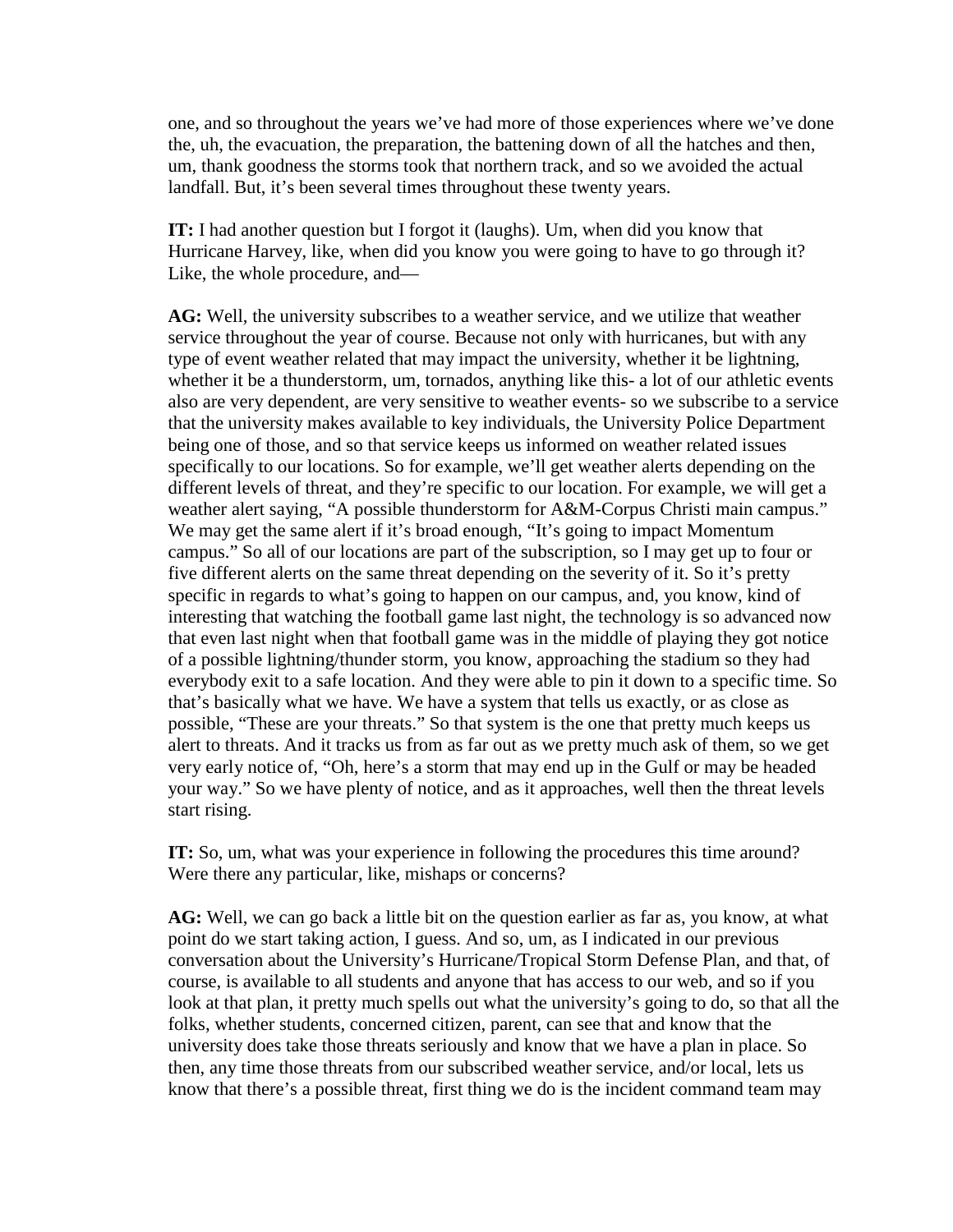put out a notice to the decision making team or to even maybe the whole group saying, "We're monitoring this; be aware of this potential risk." And so we kind of get put on notice. So that's kind of like the first indication that, yeah, you kind of need to be watching. And by this time local media has already picked up on some things, so you have a combination of your local media resources and then we have our internal. So the first indication of that would be notice from the incident commander saying, "We're watching it." And then once we do that, it just kind of follows the plan, depending on the different trigger points. And the trigger points, in the defense plan, is put together as a combined effort, pretty much at the lead of the university Environmental, Health  $\&$ Safety office. So they pretty much put the plan together. We have training on the plan. We come together as a university and review the plan. After hurricane season a lot of the times we re-meet, or we reconvene, and we go over some of the trigger points. Because the trigger points are the indicators that cause us to take action. And so even with this, uh, latest issue with Harvey, we're in the process now of gathering after-action reports from all the section chiefs. And then we are tasked to submit those after-action reports to the incident commander, which is Terry Tatum. He'll take all that data that we're going to submit to him and say, "Here's some issues, Mr. Tatum, that went well. Here's some issues that weren't as well as they could've been." And then he and the whole team will come together and say, "Well maybe we need to relook at these trigger points." So this instrument has been in place for quite some time, but through my years here it's been adapted and it's been, you know, refined to address some of those issues that come up. As I stated earlier, we've had, um, situations before, and even with those that we didn't have impact from the storm, we still learned from it. And some of those things, you know, even going back in time, is if you see the trigger point, some of our trigger points are based on actions that others are taking. For example, when the city of Corpus Christi puts out notice to the low lying areas of the island, Flour Bluff, Padre Island, and all that, that's one of the triggers that we're looking for. And so the Health & Safety office has looked at those things, and then we regroup and say, "Okay is that realistic for us?" When you look at our plan, one of the biggest differences you'll see if you review hurricane plans, and most entities have them, but if you review ours, it's a little unique in this sense. A lot of times when you have storms and/or threats, you can kind of relate to it as a student in high school or back home, and, you know, you'd get that call or you'd get that information on the local news saying, "Oh, no school today." And the reason is because the school districts, and I can't speak for them, but it just would kind of make sense that, they can make decisions later, or very early in the morning, because they can stand down their operations. They can tell their bus drivers, We're not going to have school. And so they have a little bit more latitude to not have to inconvenience everybody. In a university, we're unique, in the sense that we have residents that are dependent on us. We have students that are commuting from all over the Coastal Bend. And so we don't have the latitude, especially on a storm, you know, hurricane, for example, to wait until we are sure it's going to hit or come our way. So that's why these trigger points sometimes are a little further out—seventy-two hours, forty-eight hours, and so on and so forth—because we need to make decisions that far in advance, so that we can be realistic about our plan. And what I mean by that is that if we're truly going to evacuate people, residents, we have to understand the magnitude of that. How many people? Where are we going to take them? How are we going to be able to do that? So that's why this plan is comprehensive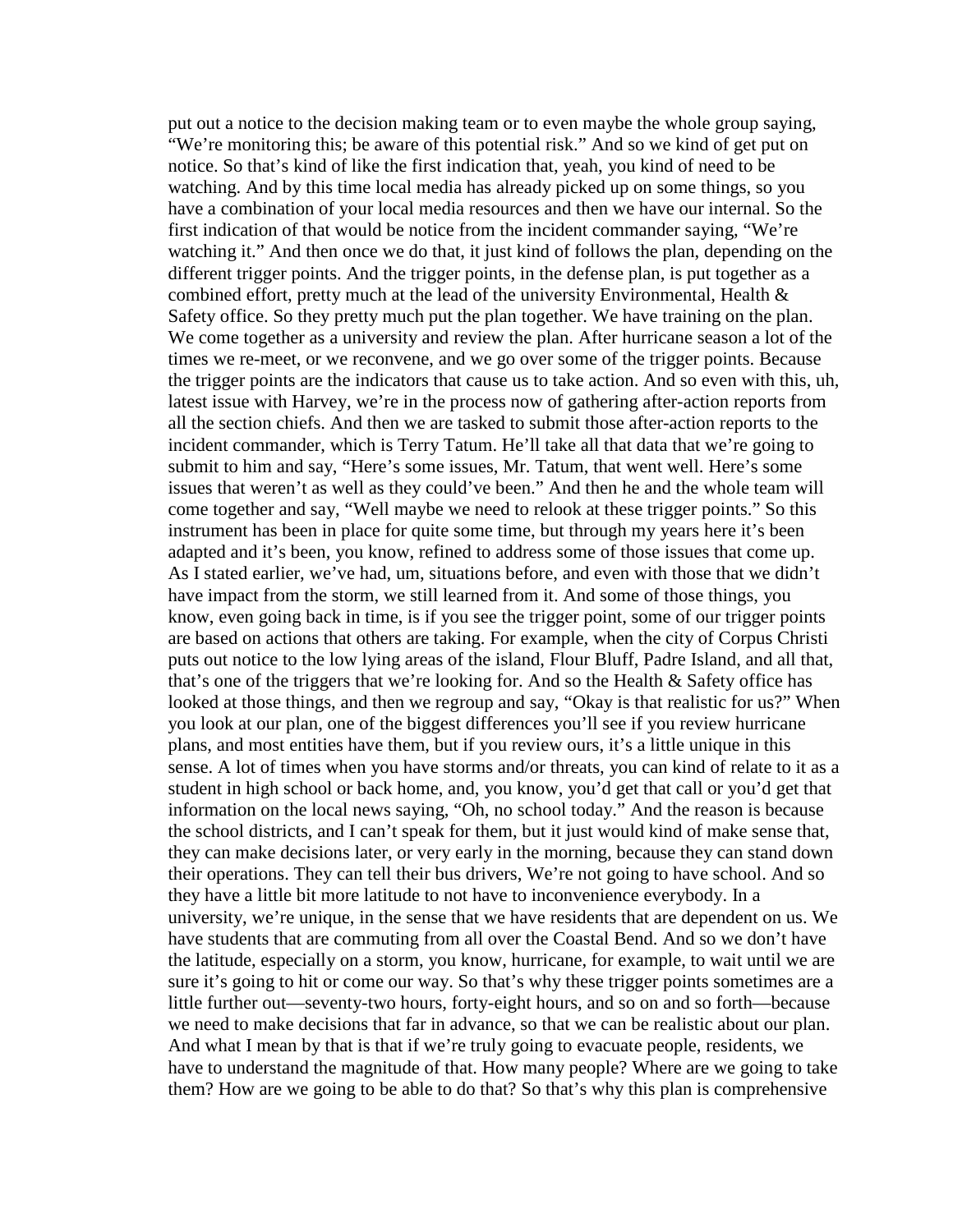in that sense that it reviews all the different aspects of it. The other one could be (coughs) you know, I mean, if you think about your own preparation, I have a relatively, have a, you know, an average home, and I have to look at "What's it going to take for me to secure my home? Two, three hours? Four hours?" Whatever. If I'm somewhat prepared I can go board my windows and such. Well now think about the university as a whole. How do we prepare the university for a storm? So that's why Mr. Tatum needs to know, from all the different entities, facility services, dining, computer service, all the different divisions, and say, "Okay, if I give the order that we're shutting down and we're leaving, we're evacuating," and part of our plan says, "These are the things you need to do." Again, for example, you need to cover all of your electronics; you need to power down things; you need to back up things. Well now you kind of start putting a timeline. How much time is that going to take? And so that's where the plan addresses those trigger points. And that's a big decision for the incident commander and, of course, administration to say, "We may end up having to close operations ahead of the storm." And so, at that point, you have people wondering, "What's A&M Corpus Christi doing? Why are they shutting down?" or "Why didn't they have class?" And so on and so forth. Well that's one of the biggest reasons is we need a lot of lead time to accomplish our task. And so, we have a good plan in place, and every time we have an incident we review it, we modify it, we address those trigger points. And then, I think, one of the things for Mr. Tatum this time around is being able to say, "We weathered this one." And so it's a little different in the fact that, the ones before, we prepared but we never had impact. Whereas this one, we had impact in the area, and I think that's going to give them a lot of valuable information as to how did an impact do? How did your plan really work this time? And so I know that the University Police Department, I've tasked my staff with putting together an after-action report so that we can submit to him. Our job, in the defense plan, is the security aspect of it, which is not as simple as it sounds because, again, going back to our plan, and let's use the example of Harvey, when the decision was made by administration, the incident command, to close campus, the incident commander gives me a directive. Says, "Chief, we are now closing the campus. Secure the campus by this time." And when he gives me that directive what that means to me and my staff, or our staff, is that we secure the campus. We make sure that no one is on campus, only authorized personnel. We make sure that we don't allow anyone on campus, and if so, we have a process to allow that. And so, at first glance it seems like an easy task, but, so that I can tell Mr. Tatum, "Mr. Tatum your campus is secure," I have to have my staff basically walk the whole campus, check every building, check every door, because we definitely don't want to have anyone left behind. So those are the things that I think people don't understand, or realize, that, on a university, if you put it in perspective of your home, it takes you some time. Well then multiply that by so many, you know, other things you must do. So the plan has those points in place and, in some cases, to ensure that we're realistic. Now, to add to that, once the decision is made for the university, we also, as leaders, and of course administration, we have to make sure that we're considerate of our employees. So in my case, so as soon as we have an idea that this might be a threat, each division, each department has to be thinking, "Okay what do I need to do?" in anticipation of those different trigger points. For example, once we start getting the weather report saying more likely than not that this is coming towards you, I have to make a decision within my department and implement our internal hurricane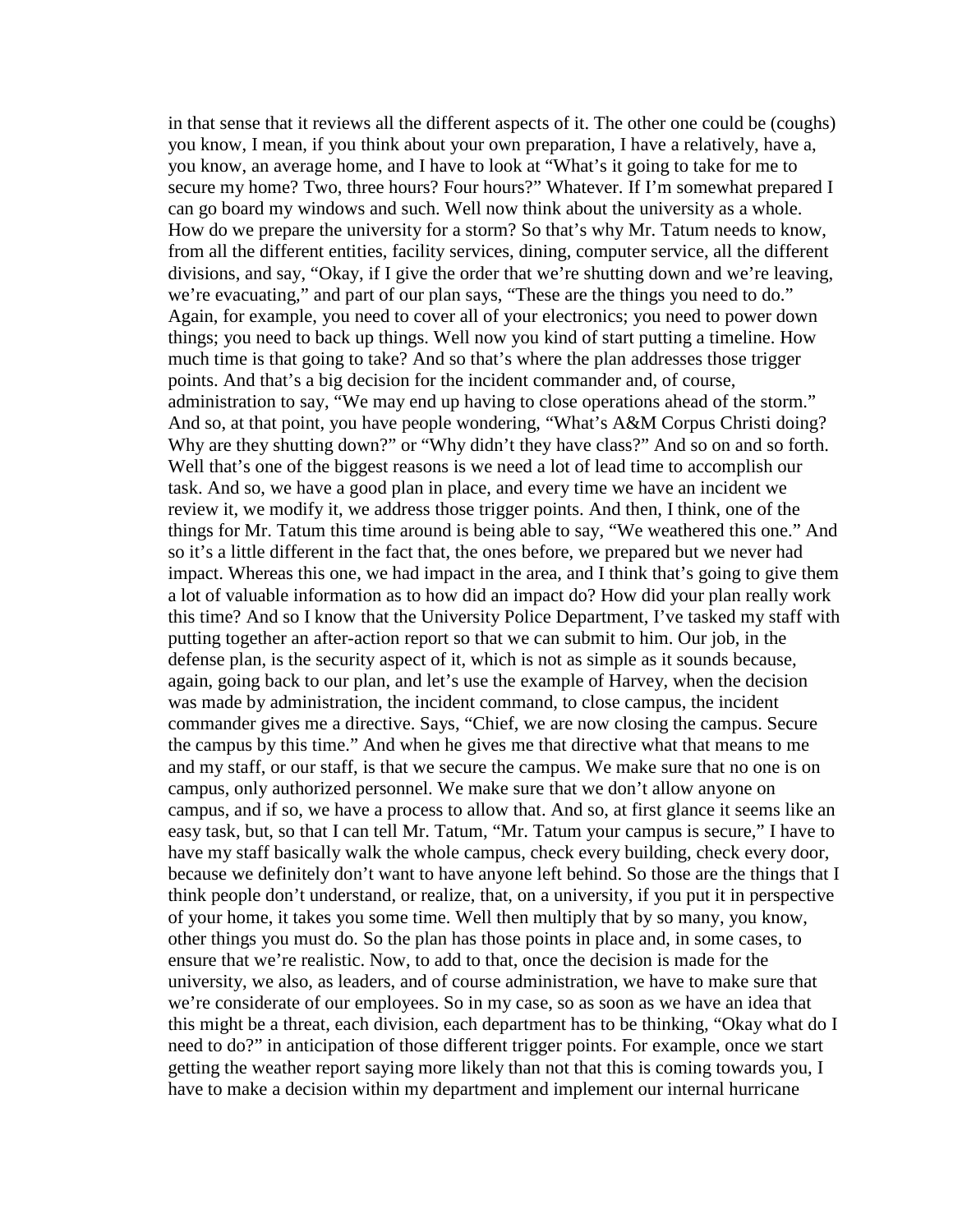plan. And what that does is that I have steps in place that allow some of our staff to go home in anticipation of what's to come as far as our task on campus. And I have to be able to do that so that they can go secure their homes. So that they can go and make arrangements with their family. So that when the employee gets called to duty on campus, they would have been allotted time to take care of their personal issues because they may be tasked to stay here. And for them to stay here, I have to give them the opportunity to take care of family first. And so those are things that everybody has to be thinking, whether it's pre-activation of our plan or post-activation of our plan. And so that's the other variable that, I guess, we have to understand is that, if we make a decision to shut down at a certain time, is that going to be in line with employees finishing their task here, and then going home and dealing with their personal, whether evacuation plan, preparation plan, whatever that is, so it gets pretty complex. And so the plan is a good reference, and once we kind of start, we activate the plan, sometimes it's a good tool to go back and say, "Okay, am I in line? Am I at the right trigger point to make sure that I'm able to complete the task within that time frame."

**IT:** Uh, earlier, uh, we were talking the other day. You mentioned the president was getting sworn in at a time that these procedures were—at the time that the hurricane was hitting. Did that cause any problems uh as far as chain of command, or, for you?

**AG:** The, uh, the defense plan pretty much specifies the structure, the organizational structure. And in the organizational structure, you have the incident commander, which in this case is Mr. Tatum. And so the president of the university is not necessarily a part of the structure as far as implementing the plan. Of course she is the ultimate leader, and so she, of course, directs Mr. Tatum, but we all—if you look at our organizational chart, you have the person in that particular task, and then you have, I guess, support, and/or assistance, and/or alternates. So for example, if Mr. Tatum's not there, there's already by designation who that's going to be, so we're not at that hour deciding, "Okay, who takes over for Mr. Tatum?" It's automatically in place. Here at the University Police Department, the task of security is mine. And then my deputy, or my assistant, is my captain, Captain Peña and Captain Wright (someone is taking out the trash in the other room). So automatically if I'm not here, if I happen to be out of town when this happens, or out, they automatically step in and take over that function. So in this particular case, um things are occurring on campus, and that's what's, I guess, unique or interesting, is when these storms are in the Gulf, or storms are out there growing and such, um life goes on. We're having class; we're having operational things. In this particular case, you know, it was right before the start of school. And so during this time that we were in preparation of Harvey, the president and others were at College Station for the Board of Regents meeting. And so, again, with the technology, you're never away from the information and/or able to make a decision, so that's always comforting to know that if I needed to get a hold of Tatum, he's just a phone call away. So we utilized our plan, and the administration, or administrators, that were on campus took over those functions. We brought the team together, put all the issues on the table in an open discussion, and then that, uh, particular vice president relayed the information to Mr. Tatum and to the president and kept them informed as to what we were doing. And so they were in constant communication as far as what was going to be done or what needed to be done.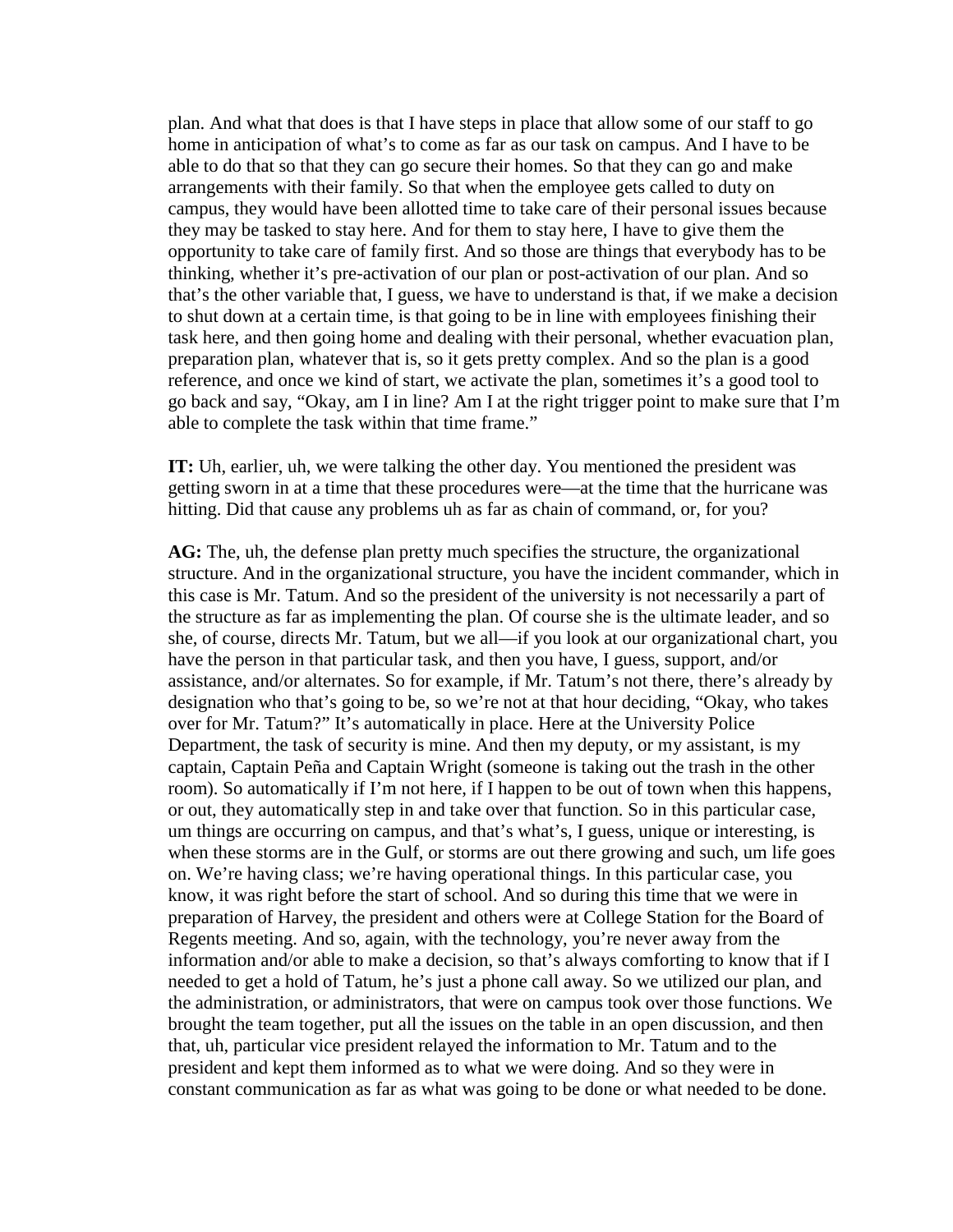And so then the other side of that is, we have to make sure that that information is being relayed to the consumer. So that's the other thing that our marketing, communication, public information is included in all that in the sense that they're working closely with the incident command, with the administrators in drafting and preparing press releases and information that's going to be sent to the campus community and the community as a whole. So, yes, she was away, but not really. She was still available and definitely involved in the decision making, I can assure you. And that—all that information's brought together, and then the decision's made as a unit. So it made it a little challenging, I guess. But, uh, not undoable.

**IT:** Okay, so, with all this, um, like communication and back-and-forth that needs to happen, were there any, like, fumbles in communication? Was it super hectic, or did it all go smoothly?

**AG:** Well, as anything, I mean, if you talk to anybody that creates plans, and all of us that work in this environment, emergency management, crisis, and so on, you have plans to kind of give you some guidance. But when the incident occurs, you're never going to follow, or the plan's never, or the incident's never going to follow the plan step-by-step. So you're always going to have those challenges. And so in this particular case, I mean, it would have been ideal if all the administrators would have been on campus and we could gather. So just the fact that, you know, in one, I can recall one meeting where we brought everybody together and the administrators were on their phones, and they were there via speaker phone. So they were virtually there. So that, I guess, challenging? Not really. I mean you make do with what you have to do. And so that happens, but, as we implemented our plan, different things started occurring. So as I indicated earlier, once decisions are made, and like the one that was made to say, "Okay, we've made the decision to close campus at this time, this is what it's going to look like, this is what it means," it kind of gives me, or the department, our directive of what we need to do. We deploy what we need to make that happen. We deployed our barriers to, uh, basically secure the campus. We post up personnel at the kiosk, so that we can check in people if need be. And that's the other issue, that the decision's made to close, but the minute you make that decision you start finding out that we have personnel, we have different operations. And when you think of A&M-Corpus Christi, it's not just about A&M-Corpus Christi as an academic institution. We have partners on our campus: we have state partners, we have federal partners, we have contractors, we have all types of functions that are occurring in conjunction with the university. So as a university prepares for the storm, we have to also deal with that. And so those are the issues that our department has to be available to resolve. And so those are things that when the decision's made, that's when you find out, "Oh well we had this contractor that was scheduled to deliver something that day." So do we make a decision to allow him to do that? And so those are our challenges. When you say, does the communication get out to everybody? Probably not. And so that example is a good one, is that you have outside vendors that are still trying to do their job. You have the different construction companies that are trying to meet our evacuation notice. So we kind of have to be somewhat fluid, and just kind of deal with each incident that comes up on a individual basis with at least an idea of what our charge is. And that's to secure the campus and make it safe. So do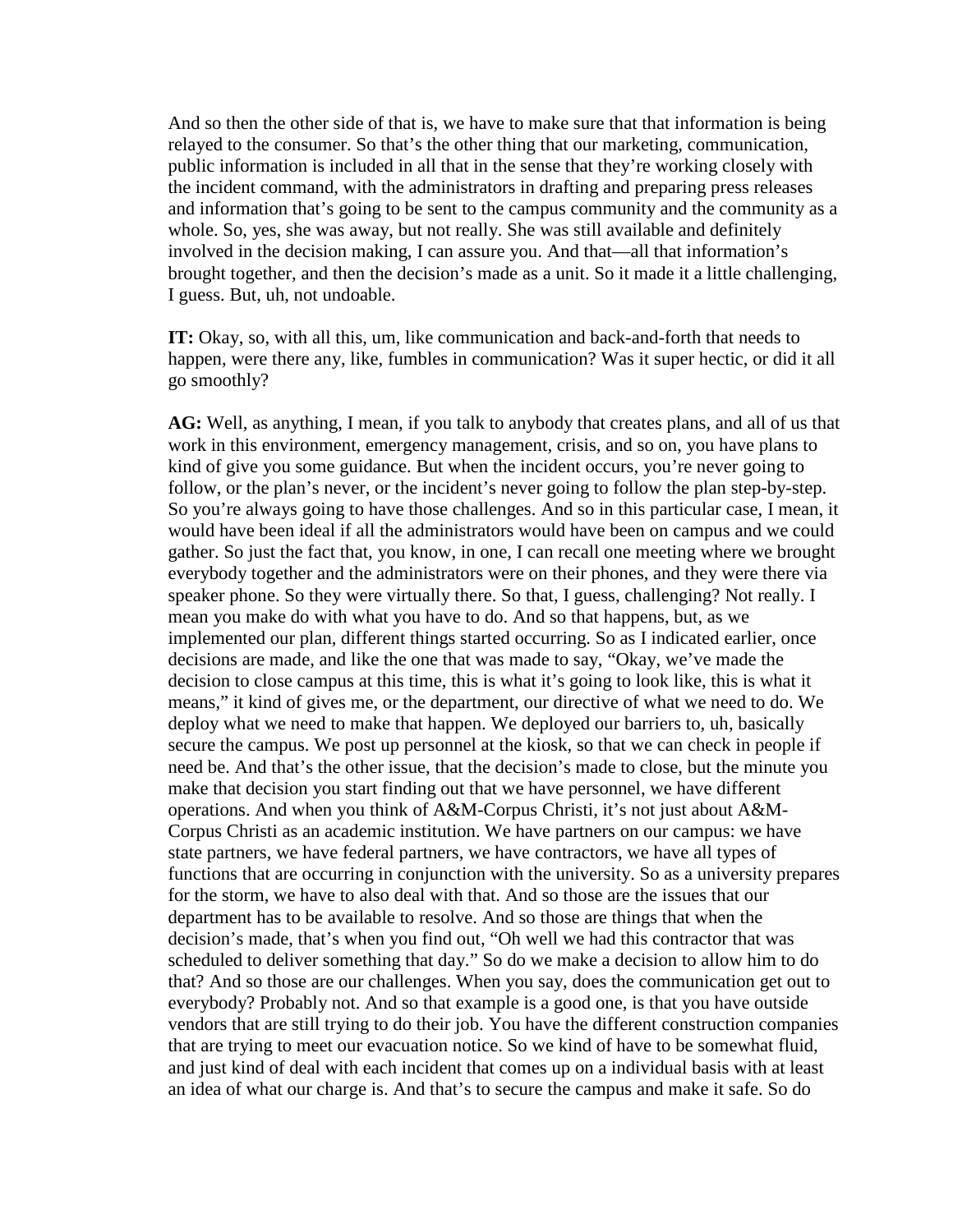things happen? Absolutely. Do we have to make decisions based on that? Absolutely. And so we make that decision every day. So it's not anything different. And so we have the personnel here within the department within our own command structure that can be in communication with whoever. In this case, I pretty much was here. If something came up that I needed to alert Mr. Tatum or somebody else, they were a phone call away. When we shut down campus, again, it's a decision that's made, but not knowing what that means to the campus as a whole? We have research going on, we have all kinds of things that are happening on campus, and so those different functions were coming forth and saying, You know, that's unrealistic for me to be able to shut down by noon or one. Can I get an extension? Because I really need four more hours to do this. So we work with that, and we had a process in place to identify those people so that we could get them what they needed, whether it be the extra time and then be able to get them off campus safely, and that, that's what we did.

**IT:** Are there any other examples of uh like tough calls that you had to make?

**AG:** Well, we can progress now, that, once we secured the campus and we were preparing, one of the things that might be of interest is that the University Police Department has its own plan. And part of that plan is that we have what we call a ride-out team. And then we have the recovery team. And what that means is that we identify personnel that are tasked with staying on campus, and the reason—there's a multitude of reasons why we do that. But our objective, or our task, is to secure our campus. Protect our community. And so the way we do that is we divide the police department into two teams, the recovery and the ride-out. So the ride-out team, as we anticipated the landfall, again, we have timelines within our plan, so we made sure that the ride-out team had time to go prepare. And then they were tasked to be on campus by a certain time, and prepared to stay till the storm was over, and we're able to get back, at least, to normal operations and to get our recovery team back on campus. And so we implemented that. We divided. We send our recovery team to an off-campus location, so that, the purpose of doing that is to have personnel available after the storm, post-hurricane, post-storm. Personnel can come back and take over the function that the ride-out team does. And the ride-out team, we're equipped, we have supplies to maintain us, we have our emergency operations center. That's where we locate. And so we implemented that. We took our team, as the storm started approaching, we did our task. We secured our campus. Made sure that the campus was completely evacuated except for authorized personnel, which was the university staff. And then we uh once the winds and the rains got to a point where it was unsafe, the decision was made to have all personnel come to the emergency operations center and, basically, be prepared to ride out the storm. And we have facilities there. We work hand in hand with the city of Corpus Christi's um EOC [emergency operations center] and their emergency plan. And part of that is that we notify them every hurricane season as part of their requirements that we do plan to stay during the storm. And the reason they like that or want that is so that they kind of know who's where, and they also kind of put us on notice, saying, "During the storm, we're not going to be able to provide you services. You've got to be able to support yourself; you've got to be able to take care of yourselves, and you have to be able to take care of all the staff that you have there." So we have a process before hurricane season, and we submit our paperwork to them.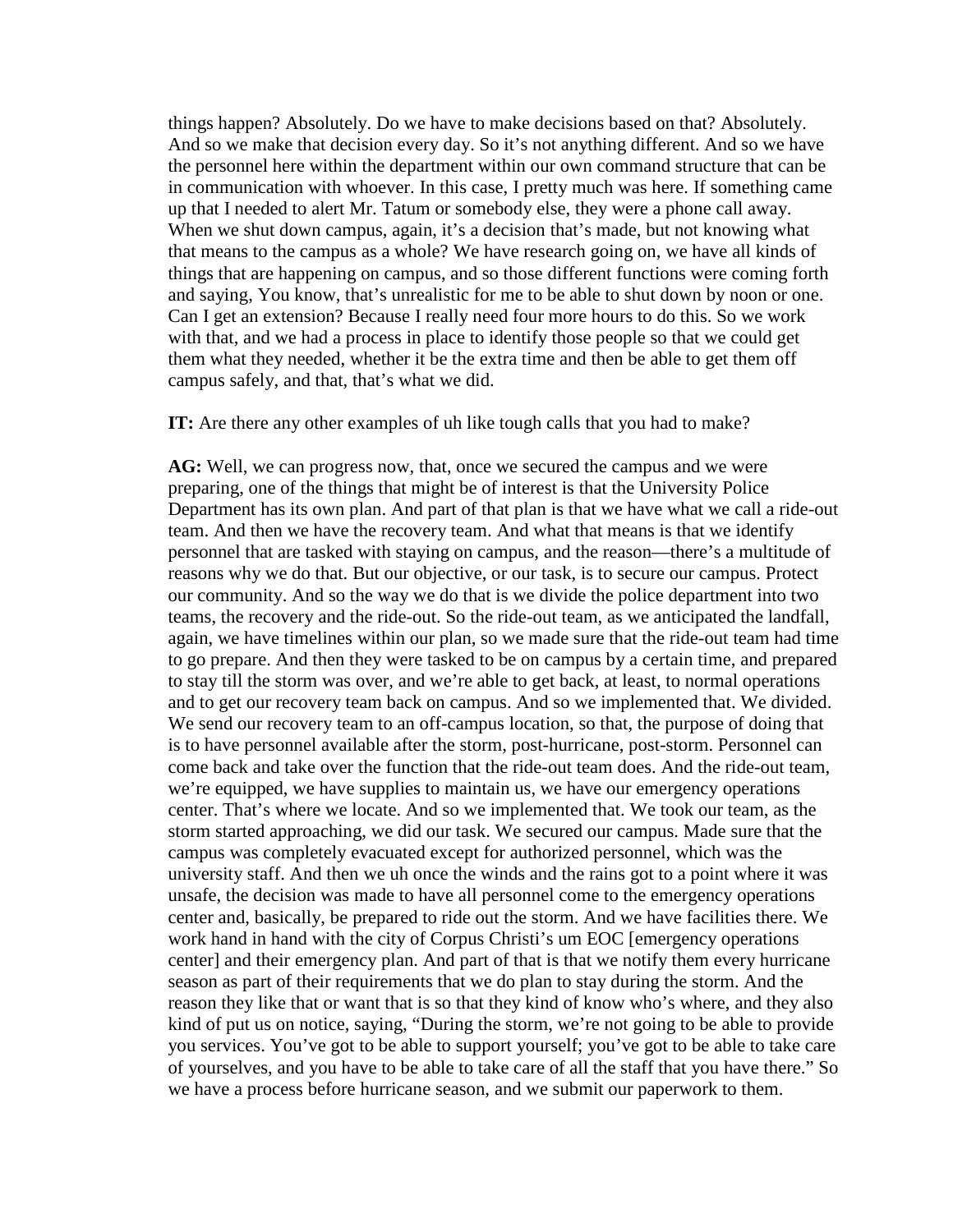Everybody's kind of put on notice of what it means to do that, and so we did that. Once it got to a point it was unsafe we brought everybody in. We were preparing for the storm. By that time it was, you know, pretty visible that it was coming and it was here. And so we have an emergency operations center that is designed to allow us to stay there with all the necessities. It's got a generator that powers the building, and so we were feeling pretty good about being at that stage of our plan. Unfortunately, about two hours into that part of the operations, the generator failed. And so when the generator failed, you know, when you talk about pre-planning, or pre-hurricane, we test everything, we review our plan. And that's one thing about the ride out, we want to make sure that, if we're going to put personnel in a certain location, that it can do what it's designed to do. All that was in place, so, again, we were feeling pretty good about, "Okay, we're ready to ride it out," and then two hours in the generator fails. Which now, we were like some of the residents in Corpus Christi without power. We were in a secure building, but now it went from having all the comforts to being just like everybody else, with no power, darkness, no means to get up to the third floor, which, that's where the emergency operations center is. So that kind of made it challenging. Uh, you know, kind of a quick note- we prepared to ride it out, meaning that we came with our air mattresses, things of that nature. I guess one of the quick lessons learned for next time is that we're going to air up the air mattresses first and not wait. So that when it came time to finally get some rest, without power there was no way to inflate those air mattresses, so that kind of changed things a little bit as far as our sleeping conditions. So did things happen? Did things not go as planned? Could things be better? Absolutely. But at the time of the storm, you just kind of have to address the crisis or the issue, make a decision that is best for everyone. In this particular case, the information we were getting that now it had been the category, up to a category four, versus, all the planning we did was in anticipation of a category three hurricane. At that point it was already up to a category four. So basically, what that told us, is that we needed to basically stay in place, shelter in place. There's no way that I was going to have my personnel leave the campus. Even under those conditions, we were still safer by staying where we were at. And so we did that. We rode it out at the emergency operations center.

**IT:** Were you guys, like, really worried? Were you worried about, like, things really going south? Like

## **AG:** Absolutely.

## **IT:** Flooding? Or

**AG:** Absolutely. I mean, when you're, anytime you're in a situation like a hurricane there's too many unknowns. And so that's the thing that as the department head, the leader of the department, those're things that have definitely crossed my mind as is it was my decision, in line with the hurricane plan, but ultimately it was my decision to have university personnel stay. So all the staff that was there was basically on my order. So absolutely I was concerned. You know, somebody did ask me, was I afraid? Absolutely. Because, not only for my own wellbeing, but more so for my staff. In essence, I'm the one that put them in that situation. So we had to make sure that we were as safe as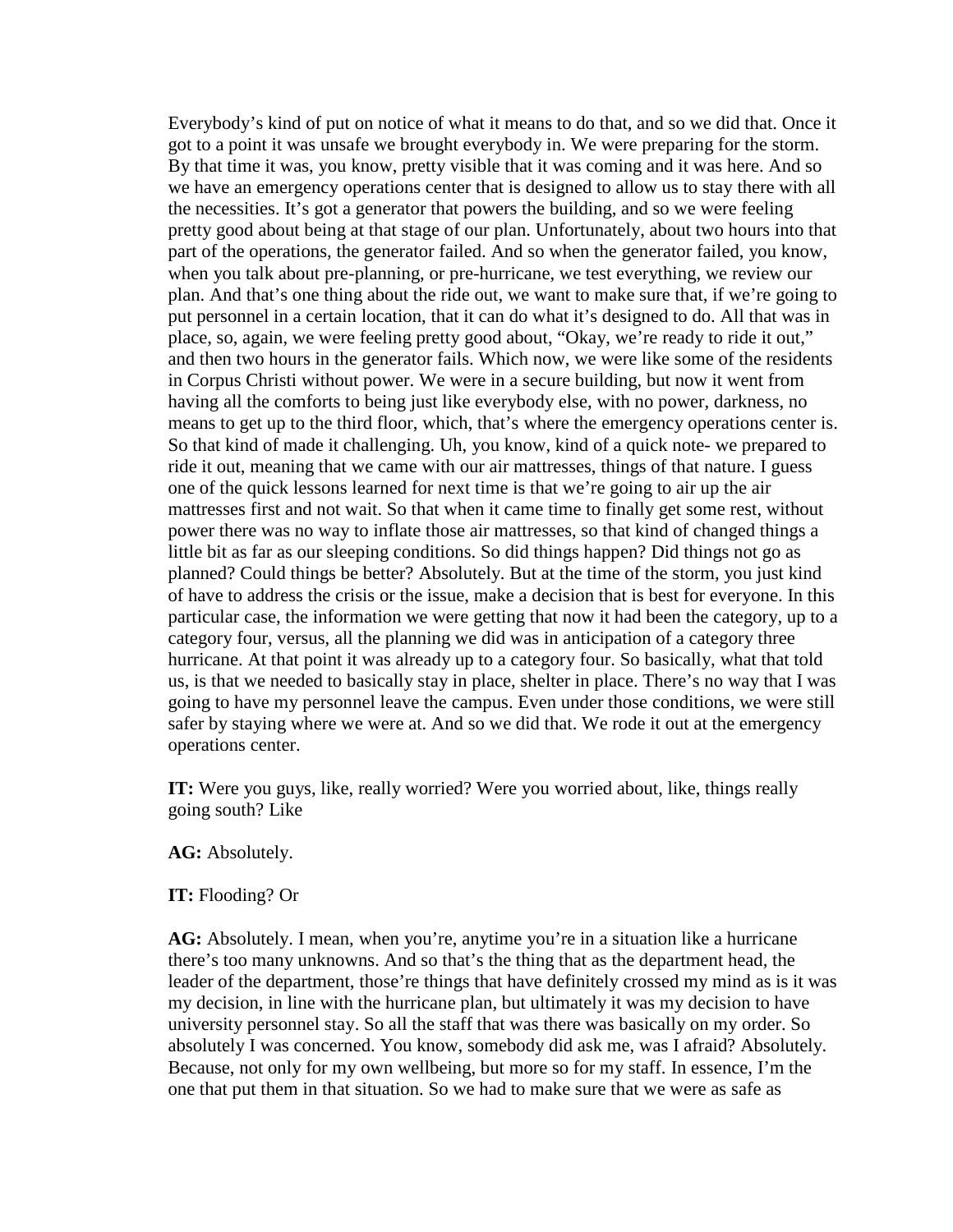possible, and we monitored, and we did what we needed to do in preparation if it did get worse. If you know the building we're in has a lot of windows, and so if something would have occurred there, then we would've taken action to relocate to a safer location. So we're always assessing risk and then kind of reviewing, "What're our options if this happens?" And then in the midst of the storm we pretty much rode it out; we had communications with our recovery team. Which that was really a good thing to have is that they were in a location that really wasn't being impacted, so they were getting a lot of the information, and so that was a good form of keeping us up to date with what was the latest, and so they were constantly communicating with us. And then we kind of just rode it out through all of that.

**IT:** Did you have to deal with any like thrill seekers before or after? I guess not during, since

**AG:** Well, yes we did. As the storm approached, and we were doing our task and securing the campus, we put our barriers to kind of isolate the campus, but unfortunately some of the barriers failed, and the winds pretty much moved them out of the way. So in doing our routine patrol of the campus, they still went out and we maintained some patrol to ensure that people weren't accessing, and so at one point we noticed a vehicle that hadn't been seen earlier, and with our camera systems we were able to that there were some folks on campus that had breached the perimeter and were on campus. By this time the winds were pretty high. The rains were pretty hard at the time. So we were able to make contact, and we were able to identify the folks on campus. And basically, they said they needed to be back on campus that they were looking for something. What they didn't realize was by them being here then that puts our staff in danger because we have to go out there and deal with that. So that was one time prior to landfall. Once it got to the point where it was unsafe, we pretty much pulled into the emergency operations center. Once we lost all our power then we lost all of our capability of monitoring via our cameras. As soon as it was safe, then we went ahead and sent our teams out to evaluate the campus. And that was kind of amazing that, basically the storm had just passed, it was finally starting to calm a little bit, and I was surprised at the amount of traffic on Ocean Drive already. And there was people driving down Ocean Drive, um, emergency personnel like ourselves, we're tasked to do that. That's our role. And so we have cause, we have purpose of being there. And there were some hazards, and we were trying to avoid those hazards. And it just amazed me how there was people out on ca—or, on Ocean Drive, that it looked like they were just out sightseeing. And so yes, it's challenging that, you know, during these storms, you hear it all the time, "Stay at home, stay out of harm's way." And I think what people don't realize is, yes, you may want to go see just like everybody else. Human nature, you want to see what happened. But if something happens to you, and you need assistance, now you're tying up emergency personnel over something that maybe they could have utilized those resources for someone in more need. So hopefully people will learn from that. Yes, we understand that people want to see it, they want to experience it, but they probably need to do a selfevaluation. Say, "Is it really worth the risk?" Because if things go south, then emergency responders may or may not be able to assist you. And so, yes, I was somewhat surprised at the number of vehicles that were out so early after the storm hit.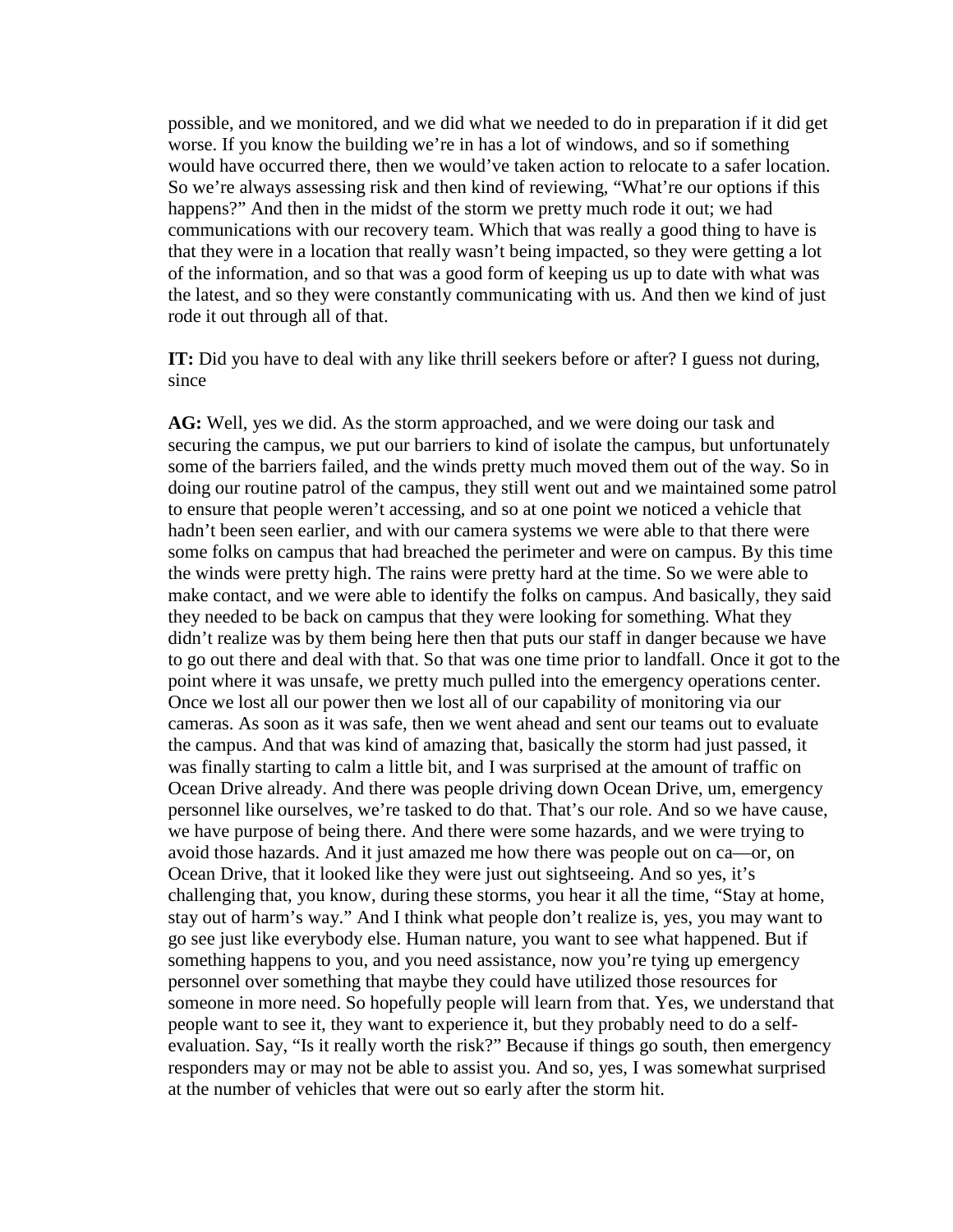**IT:** So, you mentioned having to bunker down for the worst of the storm. I was wondering if you could give me, kind of like, paint a picture of what it was like, sort of, when you didn't have to bunker down anymore. Sort of, when it started calming down. Were you guys really relieved? Or, what was that like?

**AG:** Well, once the storm, or once the conditions were somewhat safe, or not as dangerous, our task is to go out and do the assessment of the campus. What was the impact? Basically, my task is to get that information back to Mr. Tatum and to the administrators, saying, "This is what your campus looks like." And so as soon as it was safe to do so, we send teams out throughout campus. And what they did is they went building by building, and pretty much sectioned off the campus and were able to make reports as to what they were seeing, whether water in the buildings, whether what type of damage. We lost some, of course, some trees and some light poles, and things of that nature. And so that's one of the reasons we're here. Is, after the storm, is we're able to deploy, make a quick assessment of the campus, and then get that information back to the administration, to the incident commander, so that they can start the post activities. As far as, "How did we weather the storm? What's our next step? How soon can we get back in operation?" So we were fortunate, we were able to get back out pretty quickly, and the teams were out there making their assessments, and we were able to get that information back to the incident commander pretty timely.

**IT:** How long were you guys bunkered down? Was it like a night, or—

**AG:** Well, uh, let's see. It seems like they kept indicating that the storm wasn't really going to make landfall till around ten, or midnight, or during the night. It was about, I want to say, about seven. Six thirty, seven, even seven thirty, eight o' clock where the winds were just to the point where it wasn't safe for our personnel to be out there. So probably from about that timeframe, in the building that we were in, throughout the storm, when we lost power, they have what are called fire curtains throughout the building. Well when the power went out the fire curtains were released, and they came down. Well there're interior fire curtains to separate parts of the building. And the reason I'm sharing that with you is that's how I could tell that the storm was still pretty active, because throughout the night as we were trying to get rest in preparation of what we knew we needed to do the next day, the rattling of those curtains was the indicator that the storm was pretty active. So they really didn't start calming down till probably about five in the morning, six in the morning. Once we had daylight, where we could see and do a good assessment, we're able to get out there. So from probably ten to twelve hours. We pretty much were there, getting prepared to be able to deploy and get out on campus and see what we needed to do as far as our assessment.

**IT:** So there's still things that you guys are doing, like reports and stuff. So, uh—

**AG:** Well, in follow up to that, our task is we do the first assessment. And so the officers went out, checked the buildings. But, again, think about the campus as a whole. You can do a quick visual, but it wasn't until we allowed all the employees back on campus, and,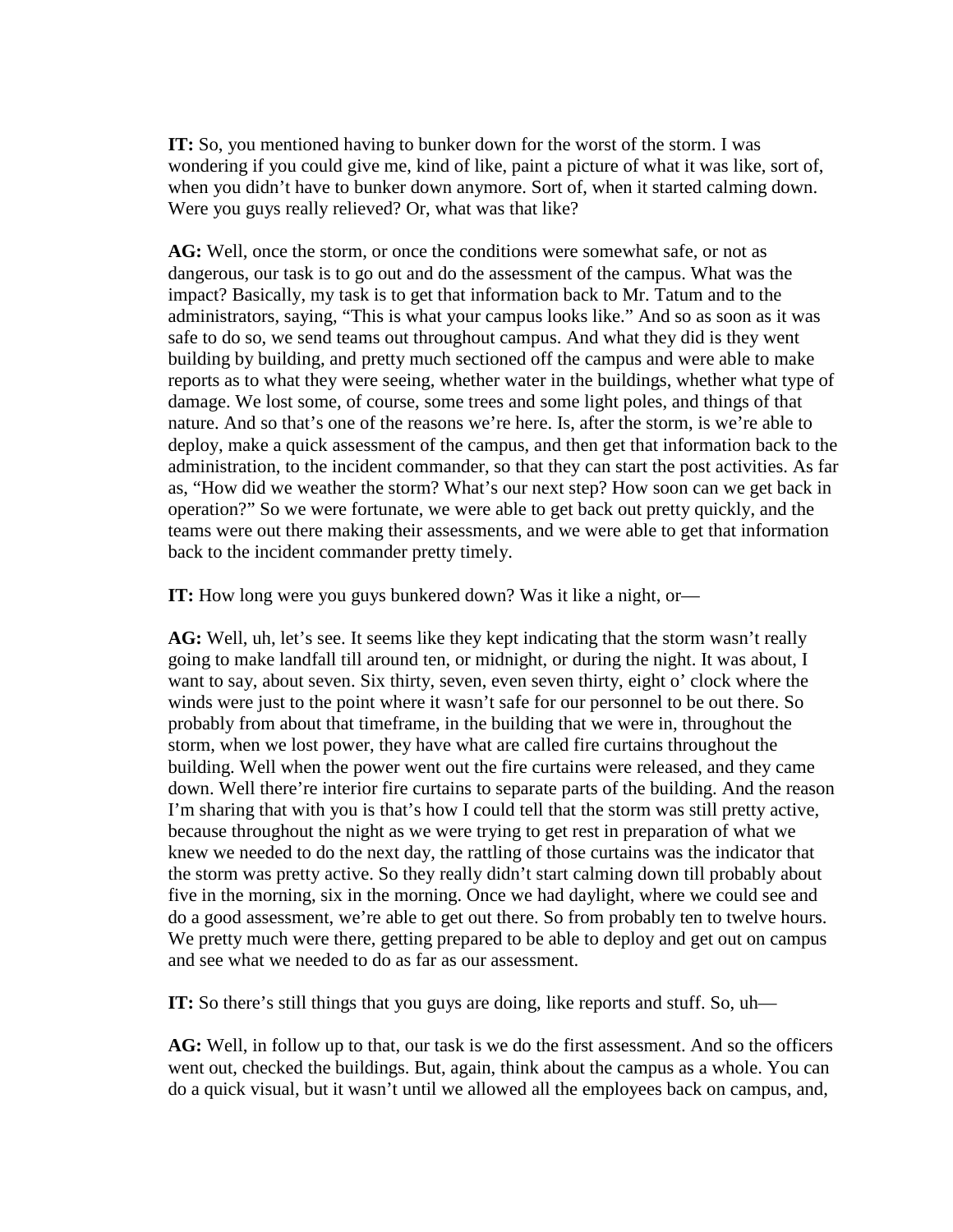for example, even though our building looks as though it wasn't impacted, my own office, one of the walls, the wind was coming through one of the windows so hard that it pretty much pulled away from the framing. So it's not real visible, but once you do a close inspection, you realize that you did have damage. So that's one of the things that we saw, is that, at first observation, university looks well. It looked pretty good. The apartments, the on-campus apartments, there was a lot of concern throughout the years, "How is everything going to weather a storm?" And so as we did that review, the buildings all looked like they had weathered the storm pretty well. Once they came in and did the actual door by door, room by room inspection, then they started finding, of course, some of the other damage and impact that you can't do just when you do a quick observation or assessment. And so that's what happened is once we brought our employees back, and now we're into the post, now we're looking at getting back into operations, they were able to give Mr. Tatum even a more specific list or report of issues that occurred. We walked the buildings, you may see where there's standing water, things of this nature, but once an employee goes into their office, or to a classroom, then you start getting the specifics. So then all that was compiled. And so even as of today I'm sure they're still dealing with some of those issues, and of course I have to prioritize those. I don't anticipate my wall being fixed any time real soon, it'll probably be some time after, you know, the first of the year before they're able to do that. But, absolutely. I mean, up till now, once you go after post-hurricane now, it's the rebuilding, it's the assessment of damage, and prioritizing how all these things are going to be done. Order of business is, "Let's get our operations back in order." And so we did that. And I think it went very well in that sense, that if you look at the magnitude of the damage in our area, and how it impacted Texas as a whole, I think it's pretty amazing that A&M-Corpus Christi was able to get back in operation so quickly. So I think got to give credit to the plan, or the pre-preparation is essential in ensuring that you're trying to reduce your risk as much as possible. And then the other big thing was, I think, twenty, thirty mile difference of landfall made a big difference. So the fact that we weren't right in the middle of the storm, unfortunately for the folks further north, but for us, I think, it made a big difference. May have had more damage if it had come right over our campus. So we'll be putting information together. Mr. Tatum and the rest of the team, I'm sure there'll be an after-action report as a whole to identify all the different issues, not only from his perspective, but even down to the individual departments. I mean, within our own plan we saw some things that we'll probably need to address and change in anticipation of maybe the next incident.

**IT:** Any other little things to change, like the airing up the mattresses, or maybe double checking the generator!

**AG:** Well, in this case, the interesting thing about the generator is that that function or operation is for the EOC as a whole. And so we're dependent on all the different entities that were involved in doing that, and they did everything right. I mean, they checked it before, but things happen

**IT:** Hm.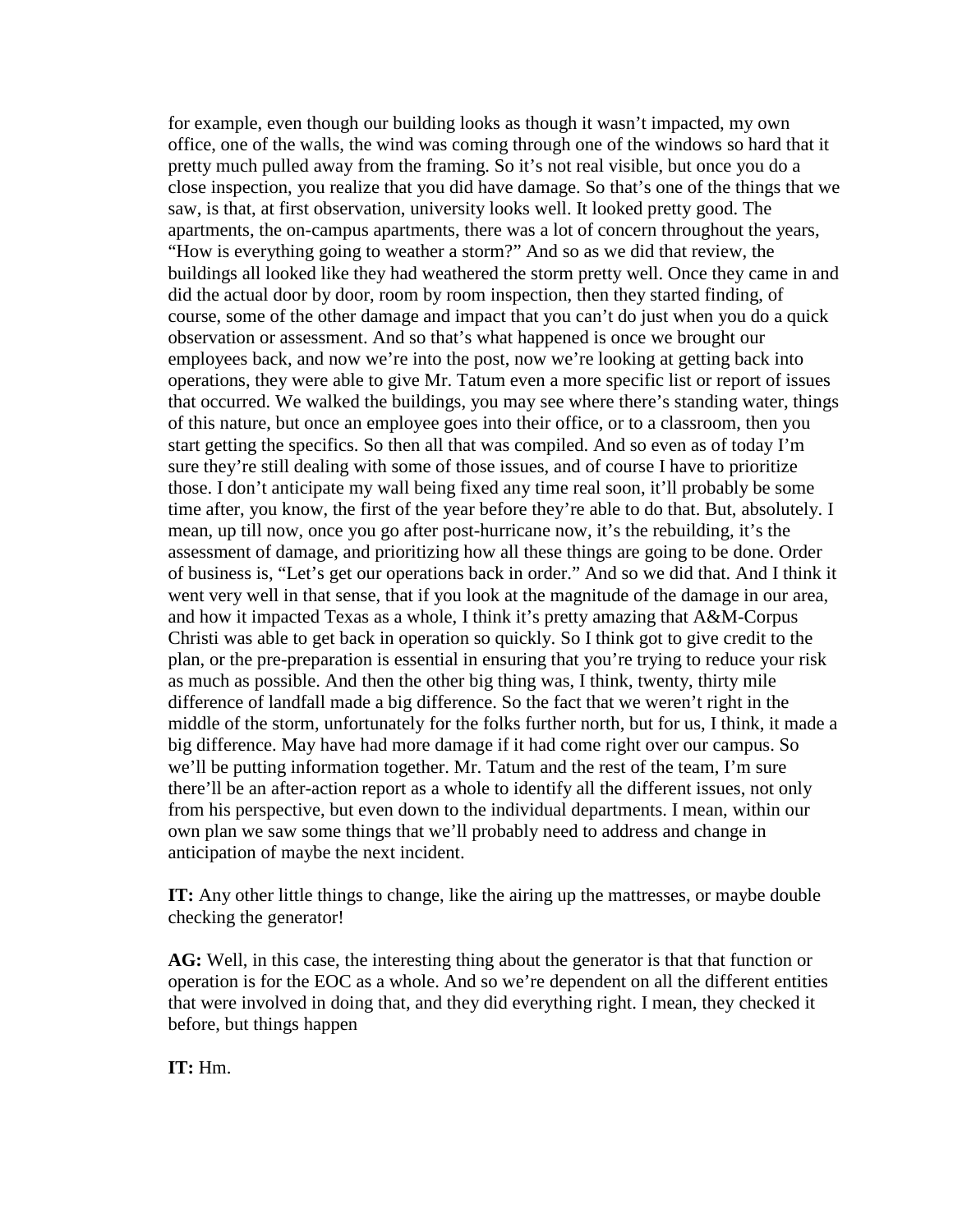**AG:** And so you always have to think of the worst case scenario. And I'm real proud of my staff. They stepped up, in some cases they dealt with issues personally. And what I mean by that is that they utilized their own funds in some cases, and some of them came prepared that in case we lost power. They didn't take it for granted that we were going to be in a building that was on a generator that was tasked to be able to keep us with all the needs. So they were able to adjust and move forward. So will we look at things? Absolutely. And review, maybe, some of the things that we did. And the thing about these storms is it's also an indicator or, the actions we take, depend on the time frame, the time of year. And so if you think about this storm, if it would have come a week later, we would have been in session already. So look at the difference that that would've made. It would have come a week later, then you wouldn't have had the other variable where we were right before move-in, and we had all that that was occurring. So that's the other thing, is that based on the timeframe, depending on the time of year that its headed our way, and those are the things that the defense, or the, uh, the defense plan addresses. And those are all the facts that that team takes into account before they make a decision. This one was unique in itself because we were right before move-in, meaning that we had people coming from all over. As far away as the panhandle and things. And so they're looking forward to coming to campus, and we're preparing for a storm. So that's why I say going back to that decision making, we knew that this was, you know, we had, uh, milestones, I guess, that we were preparing for, and we had to give our consumer, our community, enough notice, so that they didn't get caught in the middle of that. So will we change some things? More than likely. Did we do things well? I think we did as well as could have been expected under the conditions. Did we make some things or did we make some mistakes? Will we have to change some things? More than likely. But the good news, or the thing that I think that the campus community or the community as a whole is that your university does take every threat seriously, and that we have plans in place that are reviewed on a regular basis. And now we can say that our plan has not only been reviewed, but it's been tested. And that we did well during the storm, and let's hope we never have to utilize it again. But, if we do, we'll do everything we can to make sure that the campus is safe and that we're able to get back into operations.

**IT:** Is there anything else you may have wanted to mention?

**AG:** No I think that pretty much wraps it up as far as, you know, hurricanes. The thing about that is that we have time. Because by nature, you get plenty of notification, you know, the storm—in fact, in this one, it didn't give us much time. So that was one other factor with Harvey is that the tracks that were presented and were changing pretty regularly or pretty quickly. And so that caused some issues with our plan, because sometimes the plan is, of course, based on timelines and so those changed rather quickly with Harvey. But on other crisis, you don't have those timelines. And so what I would like the campus community as a whole to understand is, do your part. Be aware of what is expected of you. And be aware of what risks are out there. And always have your own personal plan. Whether it be a storm, whether it be a weather event, whether it be any type of crisis that you may encounter, always have a plan in place to say, "What would I do?" And if you do that, then that will help responders because we're trying to do our task, whether it's a hurricane, whether it's an incident on campus. But if the campus